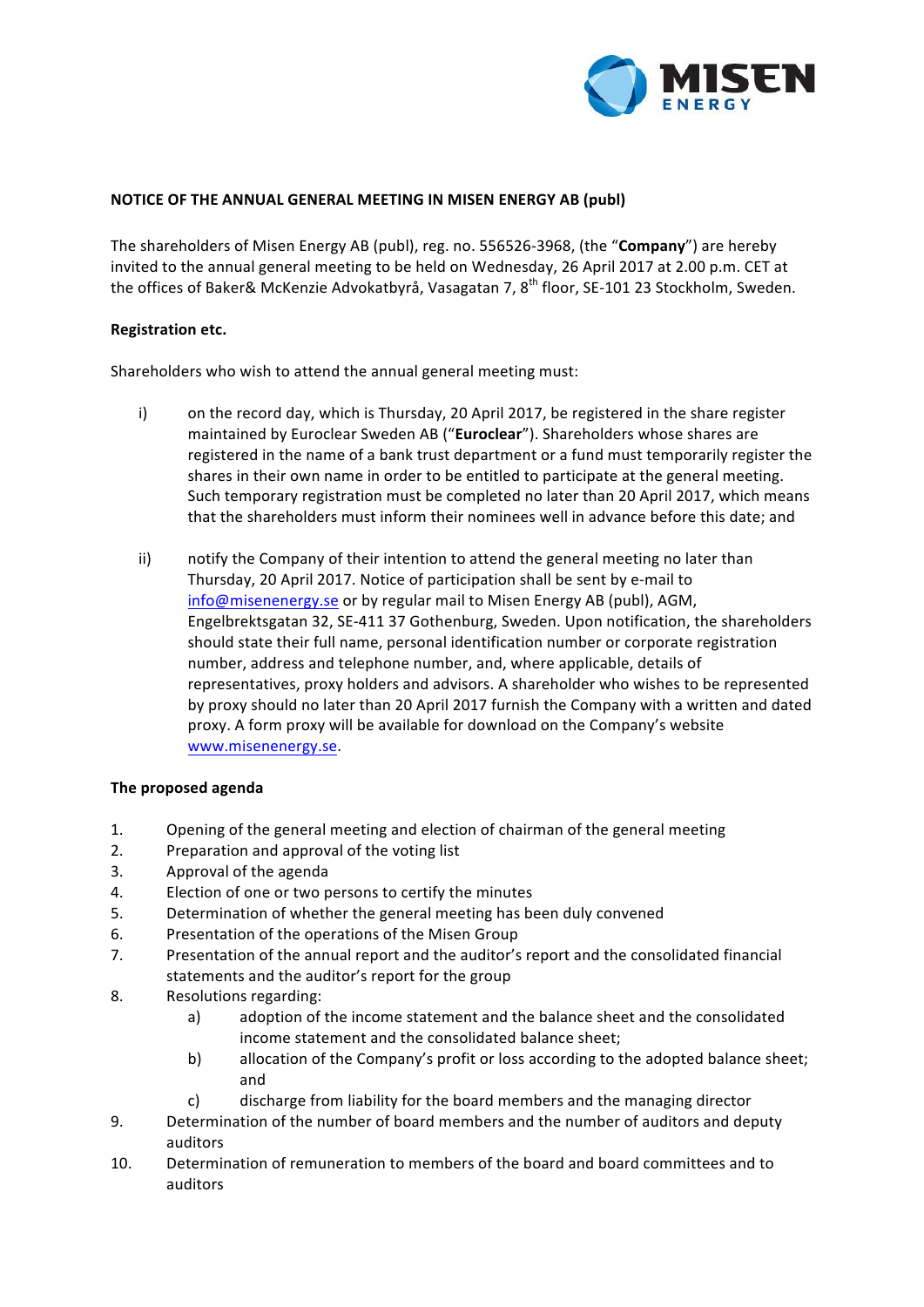

- 11. Election of members of the board and chairman of the board and audit firm
- 12. Election of members of the Nomination Committee
- 13. Adoption of principles for the Nomination Committee
- 14. Resolution regarding authorisation for the board to issue shares, convertible debentures and/or warrants in an amount not exceeding ten (10) per cent of total number of shares and votes in the Company
- 15. Closing of the general meeting

## **Proposal for resolutions**

## *Item 1. Election of chairman of the general meeting*

The Nomination Committee proposes Carl Svernlöv, attorney-at-law at Baker McKenzie, as chairman of the annual general meeting.

## *Item* 8(b). Resolution regarding allocation of the Company's profit or loss according to the adopted *balance sheet*

The board of directors proposes that all funds available to the Company shall be carried forward.

## *Item* 9. Determination of the number of board members and the number of auditors and deputy *auditors*

The Nomination Committee proposes that the board of directors shall consist of four ordinary board members and no deputies.

The Nomination Committee further proposes that the Company shall have one auditor (audit firm) and no deputy auditors.

## *Item 10. Determination of remuneration to members of the board and board committees and to auditors*

The Nomination Committee proposes that the aggregate remuneration to the members of the board for their work until the next annual general meeting shall be EUR 76,000, allocated as follows: EUR 37,000 (EUR 30,000 under the last year) to the chairman of the board, EUR 16,000 (EUR 10,000 under the last year) to each of Dimitrios Dimitriadis and Oleg Batyuk and EUR 7,000 (EUR 1,000 under the last year) to Pavel Prysiazhniuk.

The Nomination Committee further proposes that no additional remuneration shall be paid to the members of the board committees.

The Nomination Committee proposes that remuneration to the auditors shall be paid in accordance with approved invoice.

## *Item 11. Election of members of the board and chairman of the board and audit firm*

The Nomination Committee proposes re-election of all current board members: Andrius Smaliukas, Dimitrios Dimitriadis, Oleg Batyuk and Pavel Prysiazhniuk.

The Nomination Committee further proposes re-election of Andrius Smaliukas as chairman of the board.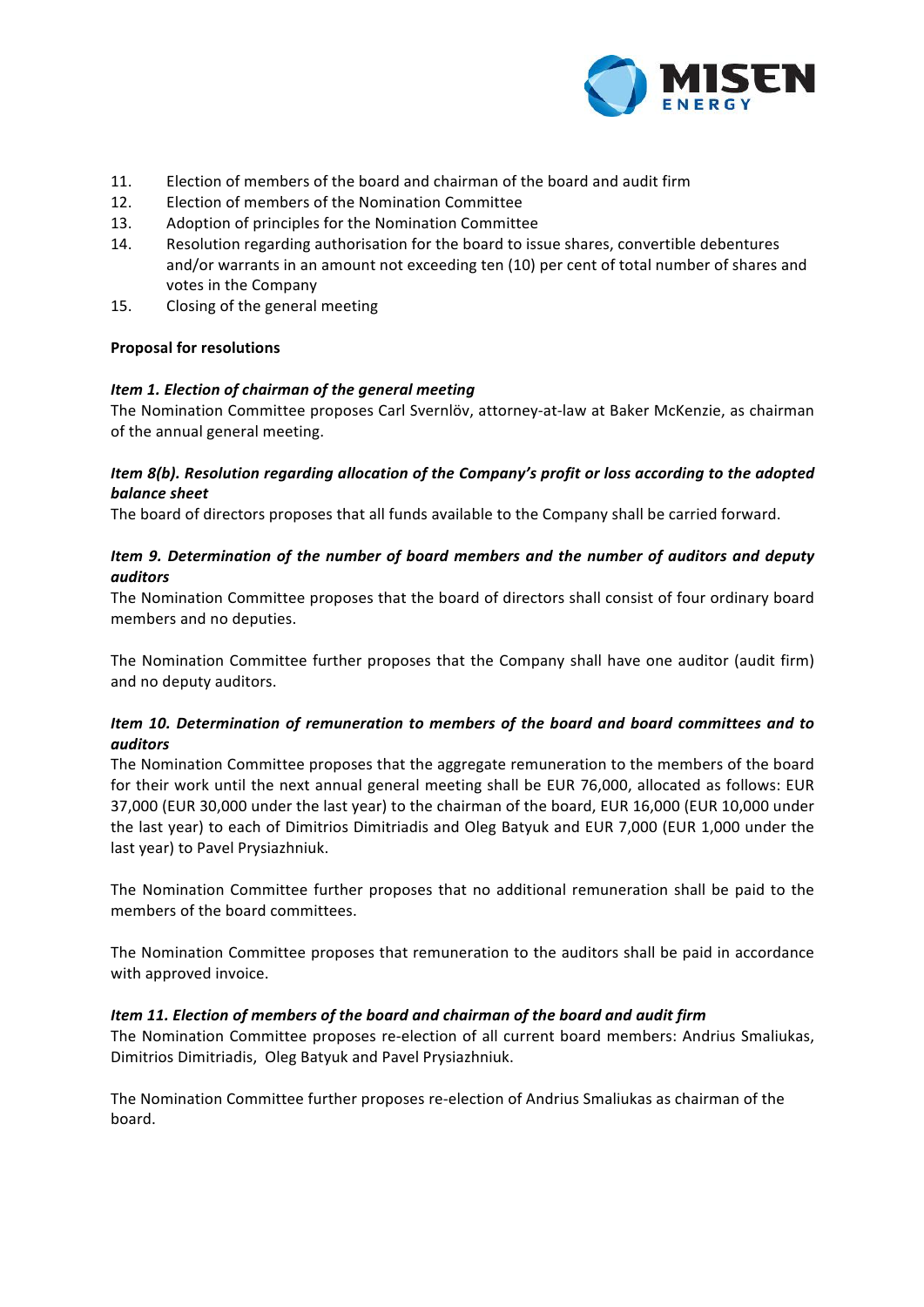

The Nomination Committee proposes re-election of PricewaterhouseCoopers AB as Company auditor. PricewaterhouseCoopers AB has announced its appointment of Johan Palmgren as main responsible auditor.

## *Item 12. Election of members of the Nomination Committee*

The Nomination Committee proposes:

- o re-election of Sergiy Probylov, proposed by Blankbank Investments Limited, Dimitrios Dimitriadis, proposed by Nellston Holdings Limited, Aurimas Augustinavicius, proposed by TCT Holding AB, and Andrius Smaliukas, in his capacity as chairman of the board of directors, as members of the Nomination Committee; and
- $\circ$  re-election of Sergiy Probylov as chairman of the Nomination Committee.

**Item** *Error!* Reference source not found.. Adoption of principles for the Nomination Committee The Nomination Committee proposes that the principles for the Nomination Committee adopted at the annual general meeting 2016 shall be re-adopted in full.

# *Item 14. Resolution regarding authorisation for the board to issue shares, convertible debentures* and/or warrants in the total amount not exceeding ten (10) per cent of total number of shares and votes in the Company

The board of directors proposes that the annual general meeting resolves to authorise the board of directors during the period up until the next annual general meeting to, on one or more occasions, resolve to issue shares, convertible debentures and/or warrants, with or without preferential rights for the shareholders, in the amount not exceeding ten (10) per cent of the total number of shares and votes in the Company, to be paid in cash, in kind and/or by way of set-off. The share issue price shall be as close as possible in relation to the current market value with deduction of the discount necessary to attract interest for subscription of shares.

The annual general meeting is further proposed to authorise the board of directors or the managing director to make such minor necessary adjustments in the resolution above as may be necessary in order to file and register the resolution with the Swedish Companies Registration Office.

The resolution requires support by shareholders holding no less than two-thirds of both the votes cast and the shares represented at the annual general meeting.

## **Number of shares and votes**

The total number of shares and votes in the Company on the date of this notice is 145,068,222. Each share represents one vote. Only one class of shares exists. The Company does not hold any own shares.

## **Miscellaneous**

The shareholders are reminded of their right to request information at the annual general meeting from the board of directors and the managing director in accordance with Chapter 7 Section 32 of the Swedish Companies Act.

The annual report and the auditor's report, the proposals of the Nomination Committee and the board of directors, proxy forms as well as other documents to be presented at the annual general